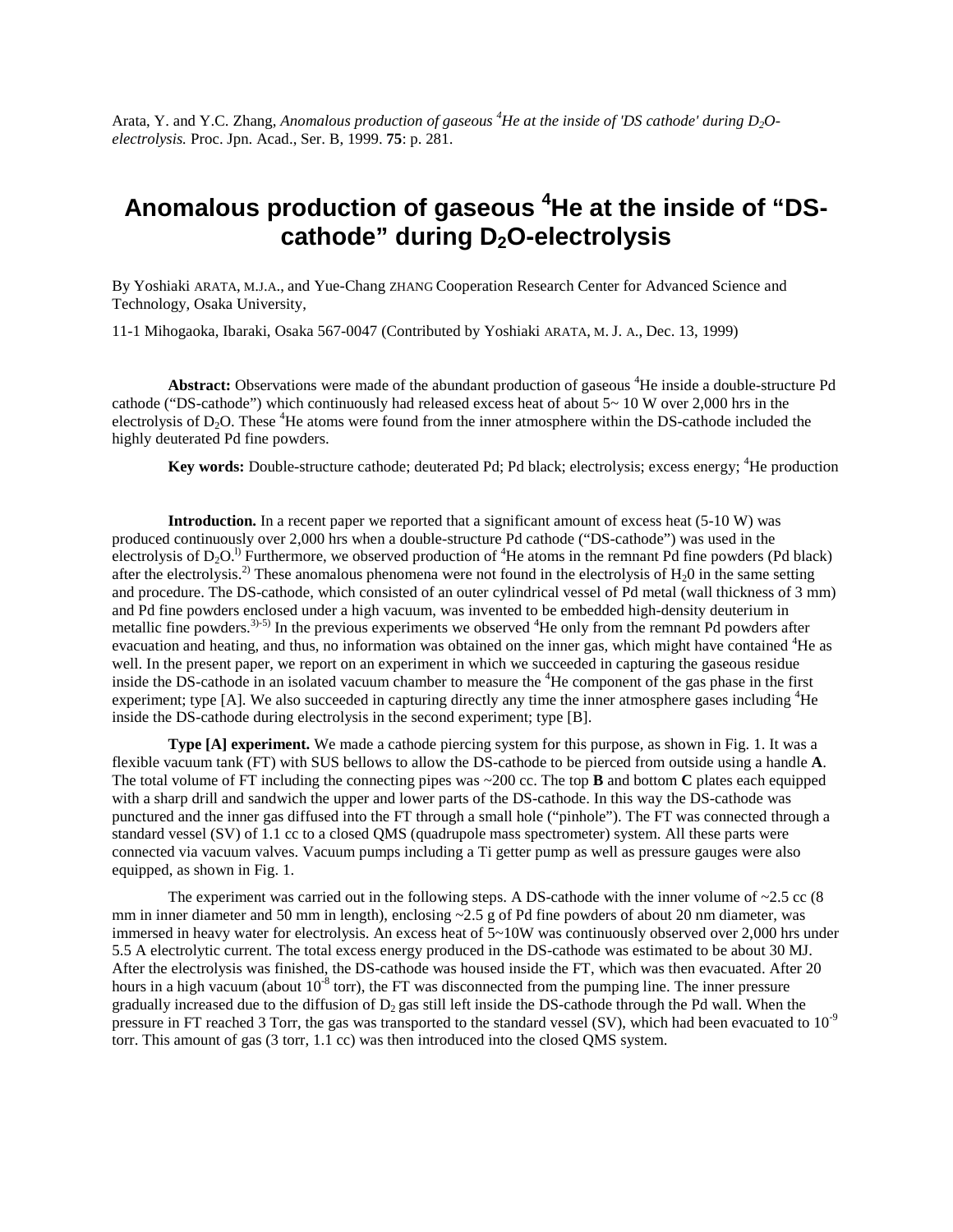

Fig. 1. Layout of the DS-cathode piercing system used in the present experiment. A flexible tank (**FT**) with bellow encloses a DS-cathode, which can be pierced with sharp drills by pushing the top plate **B** to the bottom plate **C** without breaking the vacuum by using a handle A. The FT is connected to the standard vessel and the QMS system. The valves, pressure gauge and vacuum system also shown.

The M = 4 coupled spectrum involving  $D_2$  and <sup>4</sup>He<sup>+</sup> was repeatedly measured (every 10 s) by a highresolution QMS. The time-dependent spectra of the diffused  $D_2$  gas through the Pd wall of the DS-cathode before the piercing process, are shown in Fig. 2A. Since the QMS chamber was continuously evacuated by a Ti getter pump, all the hydrogenic and organic molecules dissipated quickly, and only inert gases remained. The spectra shown in the figure were taken at the elapsed times,  $\tau_1 = 200$  s,  $\tau_2 = 400$  s and  $\tau_3 = 800$  s, after the introduction of a sample gas of 1.1 cc into the closed QMS system. At  $t = \tau_3$  there was no residual M = 4 component (much less than  $1 \times 10^{-12}$  A). It indicated that there was no trace of <sup>4</sup>He in the diffused gas from inside the DS-cathode. The gas was  $D_2$  only. This measurement assured that there is no detectable background of  ${}^4$ He existed in the present method.

Next, the DS-cathode was punctured by squeezing the upper **B** and lower **C** plates of the **FT.** This apparently created a "pinhole"  $(\sim 20 \mu)$  through which the inner gas filled the whole volume of **FT.** The movable plate **B**, was then moved back to allow better conductance of the inner gas through the produced hole. The equilibrium pressure of **FT** at the time of this opening was about 1.1 bar. This means that the inner pressure of the DS-cathode before its opening was as high as 88 bar. The  $M = 4$  spectra taken with a small portion of the gas transferred through the SV  $[1.1 \text{ cc} \times 30 \text{ torr}]$  taken immediately after the opening are shown in Fig. 2B. There was a large amount of  $\bar{D}_2$ , which decreased quickly. At t =  $\tau_3$  still a small amount of  $D_2$  remained, while a slight amount of <sup>4</sup>He was observed. However, the gas sample (SV [1.1 cc  $\times$  1.1 bar]) taken at 5 hrs after the opening showed strikingly different spectra, indicating the presence of a large amount of  ${}^{4}$ He gas. The observed  ${}^{4}$ He was comparable in intensity with  $D_2$  at  $t = T_3$  as shown in Fig. 2C. The M = 4 spectra of the gas (SV [1.1 cc  $\times$  1.1 bar]) taken at 134 hrs after the opening, which are shown in Fig. 2D, are even more striking. The <sup>4</sup>He component at t =  $T_3$ overwhelmingly dominated the M = 4 spectra. Because of the smallness of the hole ( $\sim$ 20  $\mu$ ) produced by piercing, the gas contents inside and outside the DS-cathode may be different. The change amoung spectra in Fig. 2B, C and D can be attributed to a long time constant for attaining equilibrium distribution of  $D_2$  and <sup>4</sup>He in the **FT.** Also a time dependent increase of the pressure inside **FT** was observed, which was due to still highly deuterated Pd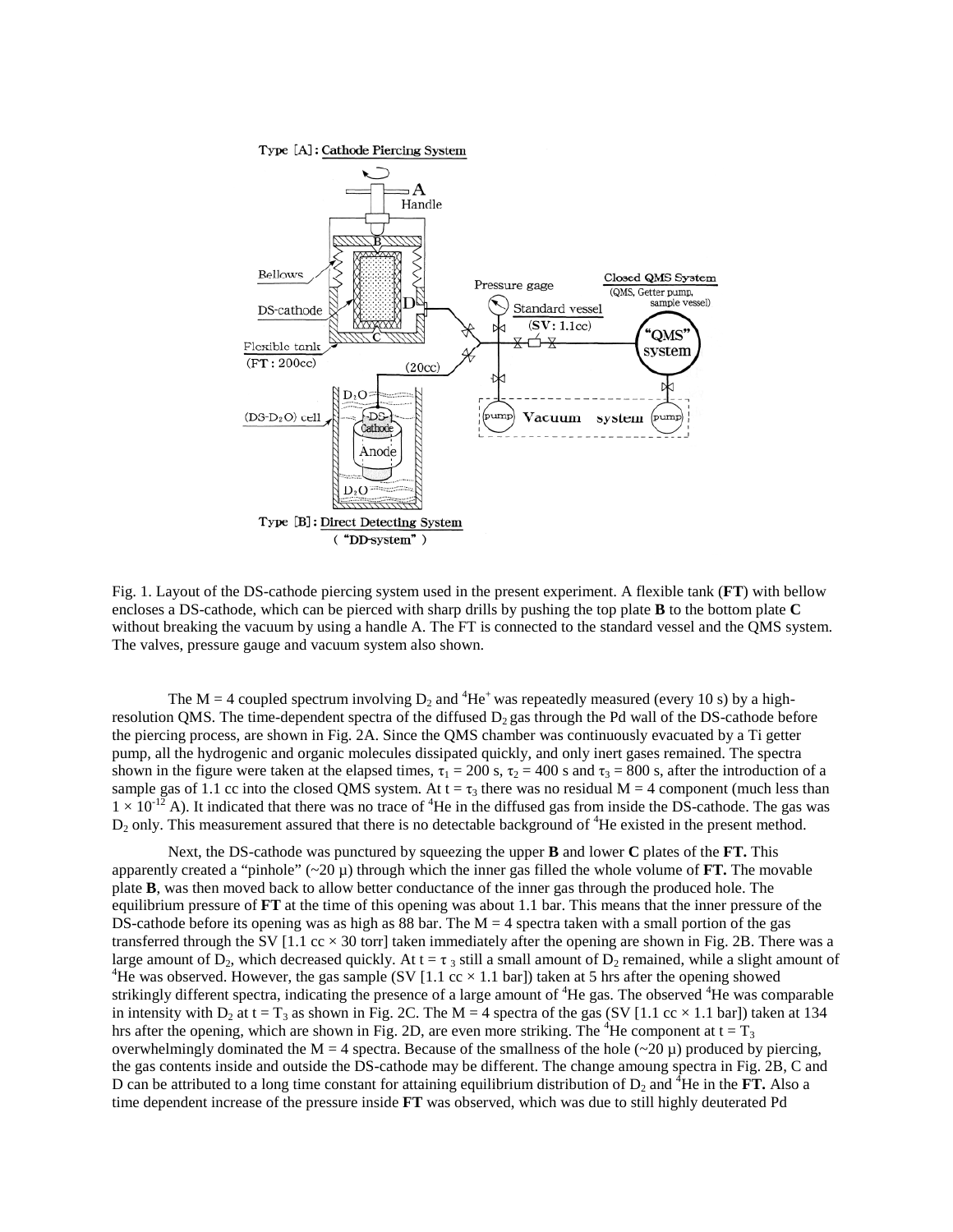powders which kept emitting deuterium gradually.

Since the intensity of <sup>22</sup>Ne serves as a good indicator for possible <sup>4</sup>He contamination from the air, we always monitored its intensity. No detectable  $^{22}$ Ne was observed, and thus, no detectable  $^{4}$ He of air origin was present in the sample gas. Therefore, a large amount of <sup>4</sup>He gas was clearly detected from inside the DS-cathode.



Fig. 2. The M = 4 coupled spectra of QMS taken at different elapsed times ( $\tau_1 = 200$  s,  $\tau_2 = 400$  s and  $\tau_3 = 800$  s) after introduction of respective sample gases. A: 1.1 cc at 3 Torr before piercing, B: 1.1 cc at 30 Torr taken immediately after piercing, C: 1.1 cc at 1.1 bar taken at 5 hrs after piercing, and D: 1.1 cc at 1.1 bar taken at 134 hrs after piercing.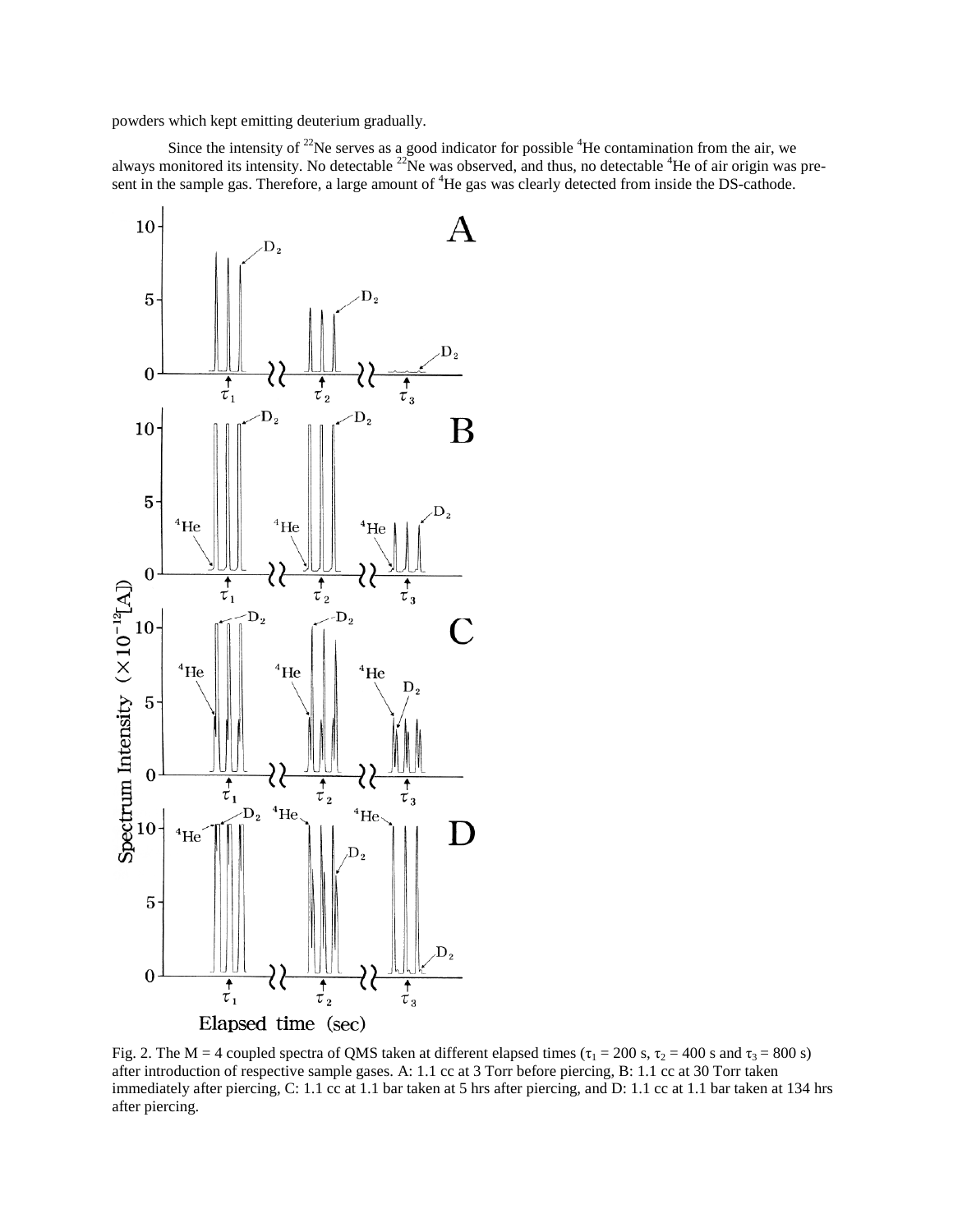

Fig. 3. I-V curves ("Vi-effect"), for  $M = 2$ , 3 and 4 groups taken at 5 minutes after  $t = T_3$  on the sample gas Fig. 2D. The upper figure (A) is for absolute currents and the lower one (B) normalized. The group  $M_2$  contains D and  $H_2$ . The  $M_3$  is found to be mostly HD, while the group  $M_4$  is mainly <sup>4</sup>He.

Measurements were repeated many times over one month as shown in Table I, and it was found that after several days the sample gas of 1.1 cc and about 1 bar always contained nearly the same amount of <sup>4</sup>He gas, namely,  $1.2 \times 10^{-11}$  A QMS current, which corresponds to  $1.2 \times 10^{-7}$ cc @STP. The total amount of <sup>4</sup>He gas inside **FT** after piercing the DS-cathode is at least thus  $200/1.1$  times more, namely,  $2.2 \times 10^{-5}$  cc @STP.

In the second step, we examined whether or not the DS-cathodes still contained more <sup>4</sup>He gas. For this purpose, we squeezed the plates, **B** and **C**, again to close the pinhole and evacuated the **FT.** When the vacuum inside  $FT$  reached  $\sim 10^{-7}$  Torr, we disconnected the pumping line and opened the pinhole once more to release the remaining gas inside the DS-cathode into **FT**. The pressure in the **FT** became 0.1 bar. We took 1.1 cc of this gas and measured the mass spectra by the QMS system, in the same way as before. The intensity of <sup>4</sup>He was found to be  $>10^{-11}$  A, as shown in Table I.

Therefore, at this time, the total amount of  ${}^{4}$ He gas released in the first and second steps is

$$
V(^{4}He)_{obs} > \sim 4.4 \times 10^{-5} cc @STP,
$$
 [1]

$$
n(^{4}He)_{obs} > \sim 1.2 \times 10^{15} (= 2.0 \times 10^{-9} mol).
$$
 [2]

The clear observation of  ${}^{4}$ He gas supports and is consistent with the previous observation of  ${}^{4}$ He which was emitted by heating the remnant Pd powders. The amount of <sup>4</sup>He gas detected in the present experiment, however, is at least 20 times larger than the previous one observed in heated remnant Pd fine powders. In the previous experiment the  $D_2^+$ - $A^4$ He<sup>+</sup> coupled spectrum showed a long-lived  $D_2$  component due to a slow release of D from inside the heated Pd fine powders. Contrarily, in the present experiment, every coupled spectrum showed a quickly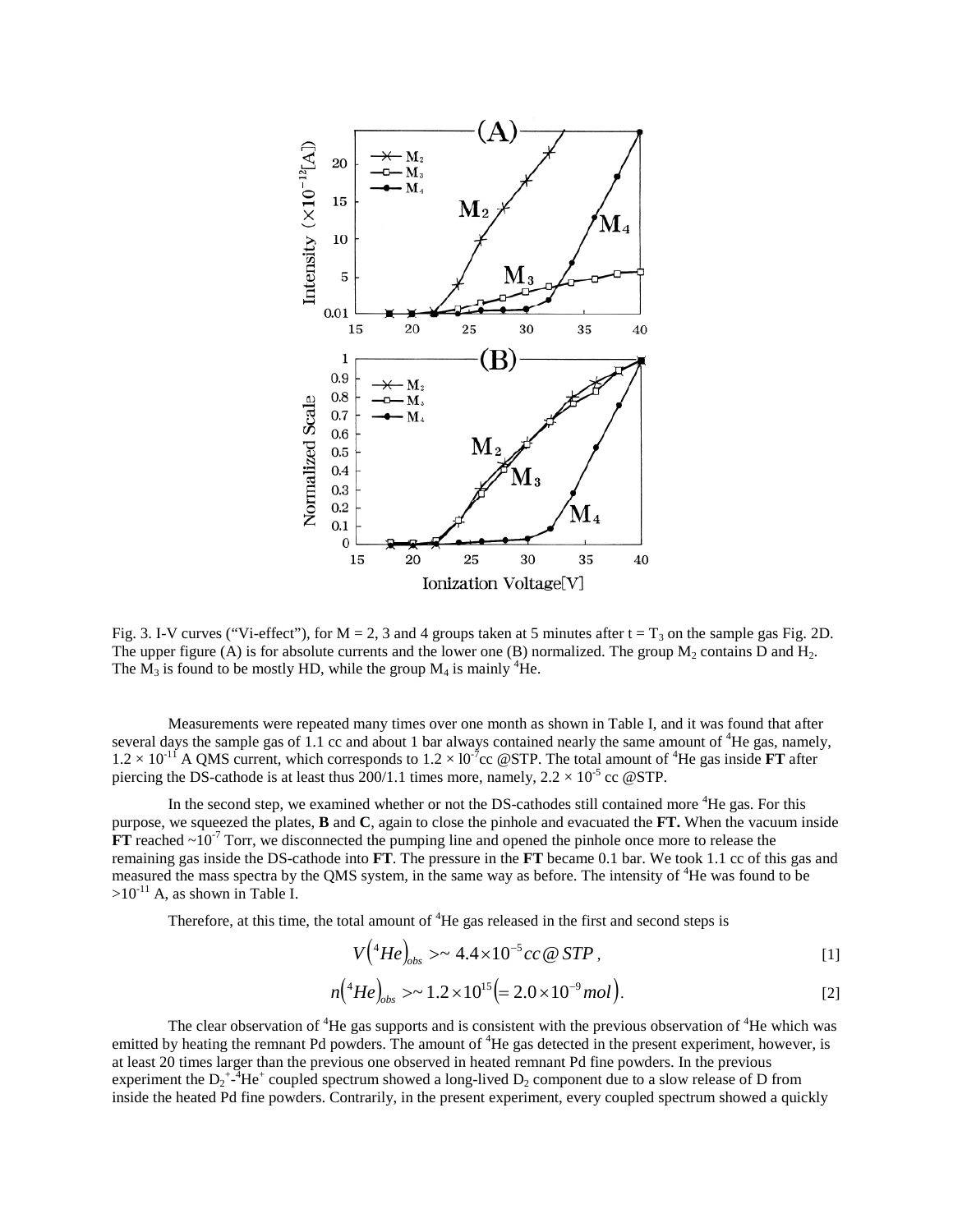decreasing D, peak. Thus, the measurements were found to be much simpler.

|                                  |                |                                                                                                                                                                                                           | Table 1. Intensities of mass $M_4$ of the finite gases inside DS-cathode |                                                           |                                                       |                                                                                      |
|----------------------------------|----------------|-----------------------------------------------------------------------------------------------------------------------------------------------------------------------------------------------------------|--------------------------------------------------------------------------|-----------------------------------------------------------|-------------------------------------------------------|--------------------------------------------------------------------------------------|
| Parameter<br>1999. Oct.          |                | <b>Gas Pressure</b><br>$[SV:1.1$ ccl                                                                                                                                                                      | Intensity [A]<br>Mass $4 (x 10^{-8})$                                    | Intensity [A]<br>$^{4}$ He ( $\times$ 10 <sup>-11</sup> ) | $\mathrm{^4He}$ / D <sub>2</sub> ( $\times 10^{-3}$ ) | Remark                                                                               |
| Type [A] Cathode Piercing System |                |                                                                                                                                                                                                           |                                                                          |                                                           |                                                       |                                                                                      |
| А                                | 1              | 3<br>[torr]                                                                                                                                                                                               | 1.0                                                                      | $\overline{0}$                                            | $\Omega$                                              | Before piercing                                                                      |
|                                  | $\overline{2}$ | 30<br>[torr]                                                                                                                                                                                              | 7.5                                                                      | 0.1                                                       | 0.01                                                  | After piercing (pinhole<br>open) immediately mea-<br>sured<br>Intermittent measuring |
|                                  | 4              | 1.1<br>[atm]                                                                                                                                                                                              | 2.8                                                                      | 1.7                                                       | 0.6                                                   |                                                                                      |
|                                  | 5              | 1.1<br>[atm]                                                                                                                                                                                              | 2.3                                                                      | 1.2                                                       | 0.5                                                   |                                                                                      |
|                                  | 6              | [atm]<br>1.1                                                                                                                                                                                              | 2.7                                                                      | 1.5                                                       | 0.6                                                   |                                                                                      |
|                                  | 7              | [atm]<br>1.1                                                                                                                                                                                              | 2.3                                                                      | 2.8                                                       | 1.2                                                   |                                                                                      |
|                                  | 8              | $0.9$ [atm]                                                                                                                                                                                               | 15.0                                                                     | 1.7                                                       | 0.1                                                   |                                                                                      |
|                                  | 15             | $0.75$ [atm]                                                                                                                                                                                              | 2.5                                                                      | 0.8                                                       | 0.3                                                   |                                                                                      |
|                                  | 18             | $0.7$ [atm]                                                                                                                                                                                               | 3.6                                                                      | 0.7                                                       | 0.2                                                   |                                                                                      |
|                                  | 25             | $0.4$ [atm]                                                                                                                                                                                               | 0.15                                                                     | 3.1                                                       | 20.7                                                  |                                                                                      |
| B                                | 26             | Pinhole close, and FT tank was vacuumed to $\sim 10^{-7}$ torr, then pinhole open, FT heat<br>to ~250 °C for 30 min, and thus <b>FT</b> pressure rised to ~1.2 [atm], decreased to 0.1<br>$[atm]$ at R.T. |                                                                          |                                                           |                                                       | Gas renewal inside FT                                                                |
| C                                | 28             | $0.1$ [atm]                                                                                                                                                                                               | 0.69                                                                     | 1.2                                                       | 1.7                                                   | Intermittent measuring                                                               |
| Nov.                             | $\overline{2}$ | $0.05$ [atm]                                                                                                                                                                                              | 0.10                                                                     | 2.5                                                       | 25.0                                                  |                                                                                      |
| D                                | $\overline{4}$ | Pinhole open, and FT tank was vacuumed to $\sim 10^{-7}$ torr, and heated to $\sim 300$ °C for<br>3 hours, thus $\bf{FT}$ pressure rised to 0.6 [atm] at R.T.                                             |                                                                          |                                                           |                                                       | Gas renewal inside FT                                                                |
| E                                | 4              | $0.6$ [atm]                                                                                                                                                                                               | 0.89                                                                     | 5.6                                                       | 6.3                                                   | Intermittent measuring                                                               |
|                                  | 8              | $0.04$ [atm]                                                                                                                                                                                              | 1.1                                                                      | 8.3                                                       | 7.5                                                   |                                                                                      |
| Type [B] Direct Detecting System |                |                                                                                                                                                                                                           |                                                                          |                                                           |                                                       |                                                                                      |
| F                                | 11             | $0.05$ [atm]                                                                                                                                                                                              | 0.1                                                                      | 1.5                                                       | 15.0                                                  | Intermittent measuring                                                               |
|                                  | 11             | $0.05$ [atm]                                                                                                                                                                                              | 0.12                                                                     | 2.2                                                       | 18.3                                                  |                                                                                      |
|                                  | 15             | $9.4$ [torr]                                                                                                                                                                                              | 0.1                                                                      | 2.2                                                       | 22.0                                                  |                                                                                      |
|                                  |                |                                                                                                                                                                                                           |                                                                          |                                                           |                                                       |                                                                                      |

Table I Intensities of mass M of the inner gases inside DS cathode

In order to examine whether  ${}^{3}$ He were produced in comparable amount of  ${}^{4}$ He or not, we used the method as follows. In spite of the mass resolution of QMS was not high enough to resolve <sup>3</sup>He and DH in the M = 3 group, the components can be separated clearly from the dependence of the ion current on the ionization voltage (I-V curve) because of the difference of the ionization energy between hydrogen and helium. Fig. 3 shows observed I-V dependence of the M = 2, 3 and 4 groups taken at 5 minutes after  $t = \tau_3$  on the respective samples in Fig. 2D as indicated. Clearly, the M<sub>4</sub> group is mainly <sup>4</sup>He, while the M<sub>3</sub> group showed the same behavior as the M<sub>2</sub> group witch contains D and  $H_2$ , indicating that no detectable <sup>3</sup>He was present in M<sub>3</sub> group; it was mostly HD. This conclusion was also supported by the fact that the ion current intensity of  $M_3$  group decreased with elapsed time  $\tau$  in parallel with that of  $D_2^+$ .

In the last step, we examined whether the <sup>4</sup>He still remained or not in DS-cathode. For this purpose, we heated outer surface of FT tank with low temperature ( $\leq 300$  °C), and the measuring process was same as before. As a result, the amount of <sup>4</sup>He was observed several times larger than that of observed in at the first step, as shown in Table I (E). The total amount of  ${}^{4}$ He is

$$
V(^{4}He)_{obs} > \sim 2.1 \times 10^{-4} cc \text{ } @STP
$$
  

$$
n(^{4}He)_{obs} > \sim 5.7 \times 10^{15}
$$
 (3)

Consequently, characteristics of the residual gases inside DS-cathode were made clear through the experiment over one month as demonstrated in Table I.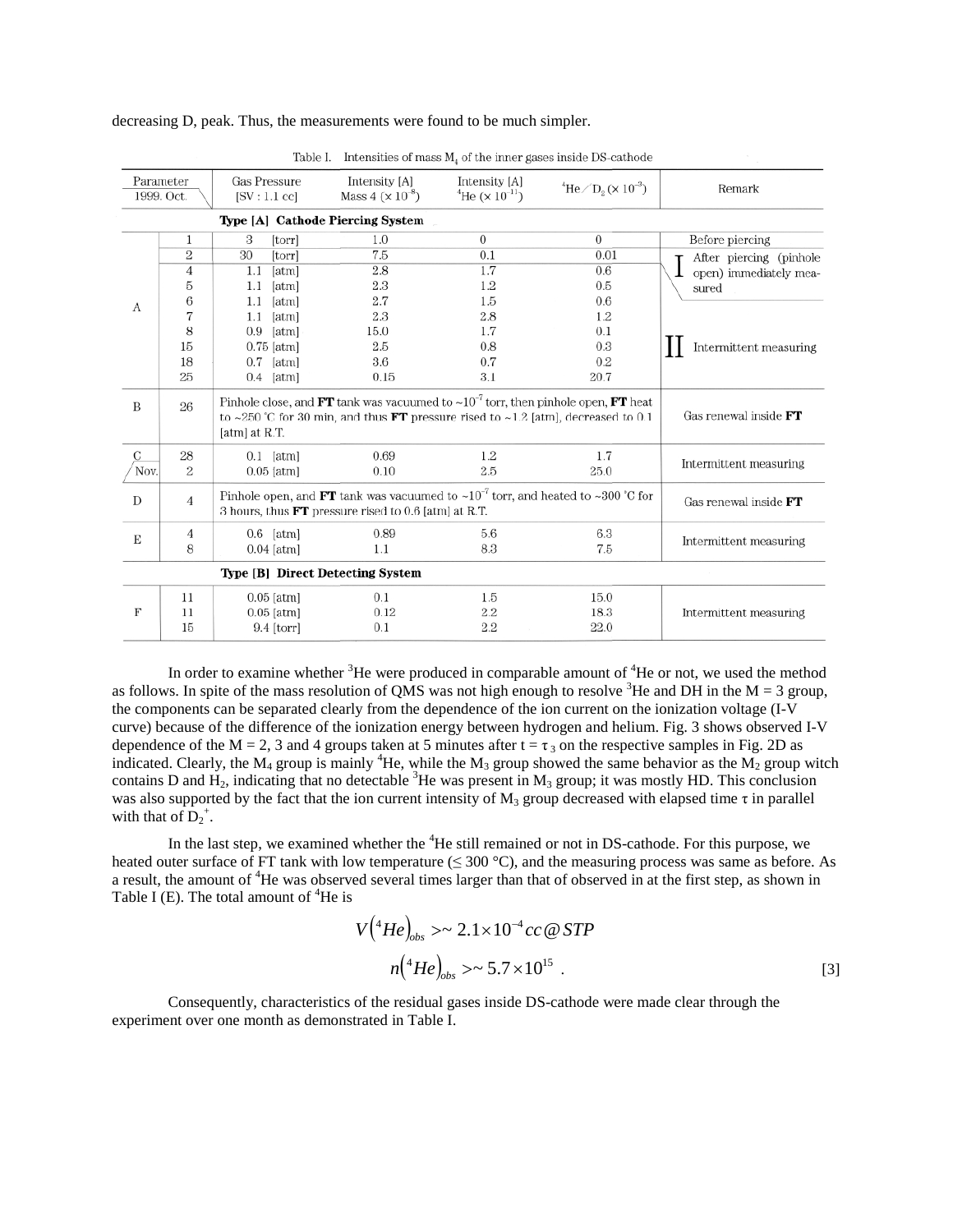

Fig. 4. Bar-graph of mass number (1-50) inside QMS.

**Type [B] experiment.** We also succeeded in capturing and measuring directly the inner gases of DS-cathode during electrolysis. The DS-cathode in type [B] was open type, in which inner pressure was monitored by a pressure gauge and the inside gases can be used intermittently to examine the content by the QMS system. Table I (F) was obtained directly from DS-cathode which generated inner pressure of 300 bar and excess energy of 2-5 watts, over 2,000 hrs during electrolysis in [DS-D<sub>2</sub>0] cell and similar diagrams to Fig. 2 and Fig. 3 were obtained.

The conclusion, we have observed a substantial amount of gaseous <sup>4</sup>He from the inside of the DS-cathode after electrolysis over 2,000 hrs in D<sub>2</sub>O. The amount of gaseous <sup>4</sup>He is about two orders larger than that found previously from the heated fine Pd powders. Thus, in the previous and present experiments we have demonstrated that the <sup>4</sup>He is certainly produced in the inside of DS-cathode. Because of the slow release of <sup>4</sup>He from the fine Pd powders, it is extremely interesting to investigate remaining <sup>4</sup>He inside the DS-cathode, in particular, <sup>4</sup>He in the surface region of the Pd fine powders, further experiments are in progress.

**Appendix I.** Characteristics of QMS system in present experiment. Fig. 4 is bar-graph demonstrating basic characteristics of "QMS" system for a mass range: 1-50. In Fig. 4, red-bar shows distribution of mass intensity which indicate characteristics of "open-QMS" system under  $\sim 10^{-9}$  Torr during pumping action, blue-bar that of "closed-QMS" system, and white-bar that of inner atmosphere generated inside DS-cathode.

**Appendix II.** Fundamental differences between Bulk-cathode and DS-cathode in process of deuterium (hydrogen) absorption and occlusion. Radial dependence of "D(H)-concentration" of cylindrical cathodes having identical external shape are illustrated in Fig. 5. Although both cathodes are of identical external shape (cylindrical) and size, their deuterium absorption mechanism is substantially different. Because the Bulk-cathode solely relies on its "diffusion-effect", it is practically impossible to reach 100 [at %] concentration using bulk-solid under a solidsolution state in the course of time, as illustrated in the left side of the Diagrams [A], [B], [C] and [D] in Fig. 5.

DS-cathode, enclosing cylindrical cell filled with Pd-black (atom-cluster), functions in exactly the same way as Bulk-cathode until deuterium reaches inner wall (Fig. 5 [A]). Then, its reaction mechanism shows a dramatic change. The D-ions, which infiltrated into the cell, disperse with impetuous speed over the surface of the Pd-black due to "spillover-effect" without becoming  $D_2$  molecules. At the same time, they are absorbed in each particle quickly. As the D-ions are gradually saturated, they accumulate as  $D_2$  gas among the particles gaps, and after 10-20 hours the inner pressure increase to several thousand atm. The effect known as the Sievertz law causes a continual rise in pressure  $\{P\}$  as the  $D_2$  molecules until it is proportionate with the solid-state concentration, $\{D\}$ , of inner surface layer of DS-cathode. This process is illustrated in the right side of the Diagrams [A], [B], [C] and [D] in Fig. 5 (pressure in shown as P (= nkT)  $\infty$  n (density)). If the temperature (T) is maintained constant, it will become proportionate to the concentration, and moreover the deuterium concentration in Pd-black,  ${C}^*$ , increases easily beyond 100 [at %] due to the functions of "Atom-cluster".

Therefore, we believe that these essential differences between the mechanism of both types of cathodes are decisive in realizing solid-state nuclear fusion.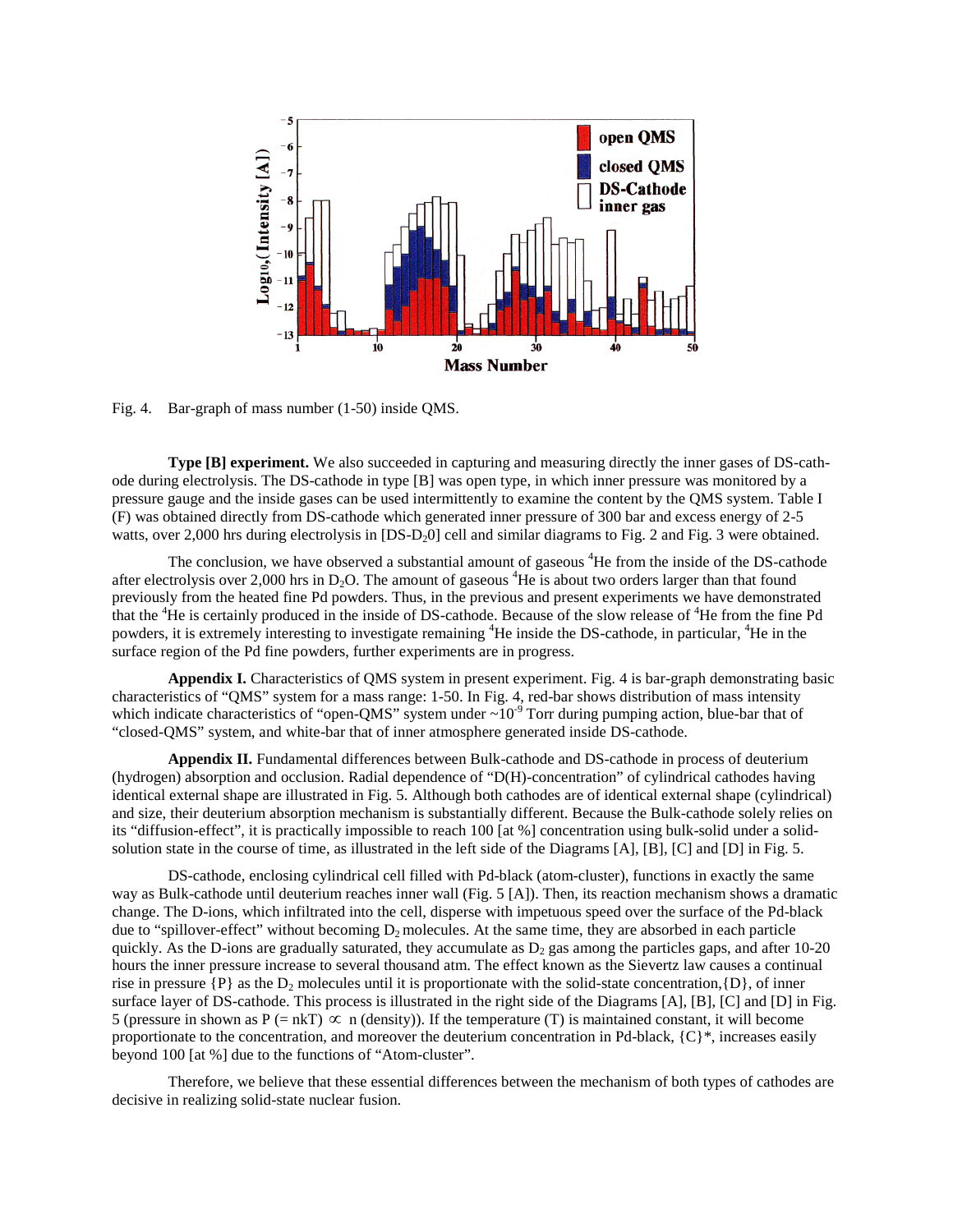

Fig. 5. Definitive difference of deuterium absorption Bulk-cathode and DS-cathode. Note: Longitudinal sections of cylindrical cathodes having identical external shape are illustrated with the distribution of deuterium concentration.

Some years ago, we have presented on deuterium reaction process developed within a host metals, as the result of deuterium solid-state plasma fusion as follows<sup>4),5)</sup>;

 $D + D \rightarrow {}^{4}\text{He} + \text{lattice energy.}$  [4]

**Acknowledgements.** The present study was conducted through a research grant from the Japan Society for the Promotion of Science. The authors would like to thank Drs. K. Sugimoto and T. Yamazaki, Professors Emeritus of the University of Tokyo, Dr. H. Fujita, Professor Emeritus of Osaka University, and Prof. T. Yokobori, M.J.A.